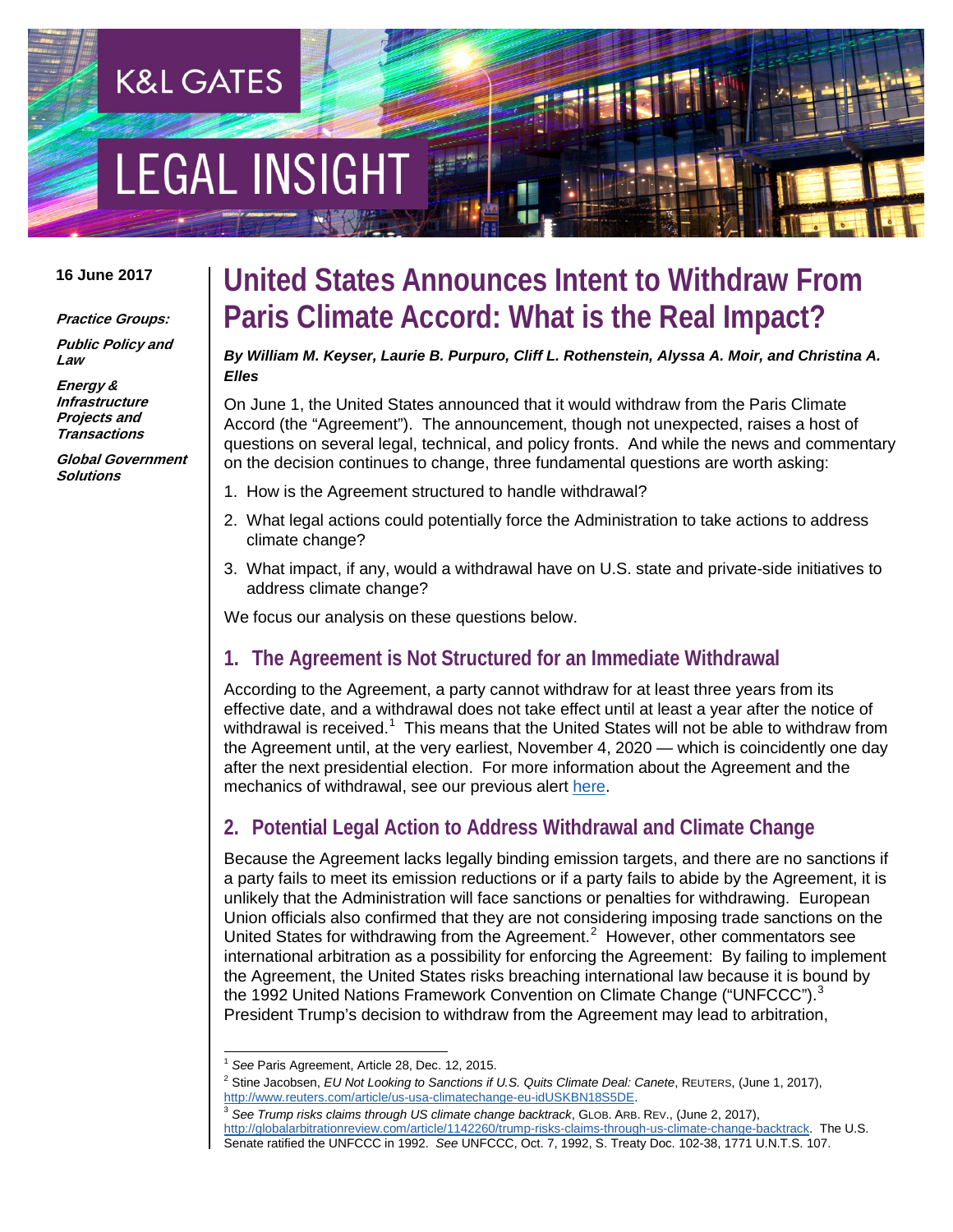### **United States Announces Intent to Withdraw From Paris Climate Accord: What is the Real Impact?**

including possible treaty claims, because the decision to withdraw from the Agreement arguably demonstrates that the "U.S. is failing to act in accordance with international policy and norms in relation to climate change."<sup>[4](#page-1-0)</sup>

On an entirely separate legal front, the Trump administration could be challenged in its rollback of the Clean Power Plan ("CPP") — an Obama administration effort to address climate change — in federal court if the U.S. Environmental Protection Agency ("EPA") fails to issue regulations that satisfy the EPA's 2009 endangerment finding, which determined that greenhouse gas emissions endanger public health and welfare. The EPA is already in the process of rescinding the CPP regulations.<sup>[5](#page-1-1)</sup> However, the endangerment finding obligates the EPA to issue replacement regulations to satisfy the endangerment finding and protect the public's health from climate change. If the Trump Administration fails to issue regulations that protect the public health and welfare from climate change, it will likely face a legal battle. Similarly, because the CPP was a final rule when the Trump Administration took power, efforts to rescind or modify the rule are likely to be challenged as well.<sup>[6](#page-1-2)</sup>

All potential legal actions will also have to take into consideration the pre-Trump administration litigation in which a coalition of states questioned whether EPA was acting beyond its legal powers with the CPP. That litigation led to a Supreme Court stay of the rule while it was being considered in federal court, and it is now in a 60-day suspension per a request from the  $Trump$  administration.<sup>[7](#page-1-3)</sup> While there is speculation as to whether the suspension effectively signals the end of the CPP or is simply a temporary pause in the long road to an ultimate Supreme Court decision, states and the private sector continue with their climate change initiatives. As described below, these actions in addition to market-driven fuel substitution may bring the United States close to its Paris commitments despite the administration's intent to withdraw from the Agreement.

### **3. Impact on U.S. State and Private Sector Climate Change Initiatives**

#### *States and Businesses Pledging to Meet U.S. Emission Goals Under the Agreement*

Numerous states, cities, universities, businesses, and other leaders have pledged to meet the Agreement's goals despite President Trump's actions. On June 5, 2017, former New York City Mayor Michael Bloomberg (who is currently the U.N. Secretary-General's special envoy for Cities and Climate Change) submitted a statement signed by over 1,000 U.S. governors, mayors, businesses, and universities that have pledged to meet the goals of the Agreement.<sup>[8](#page-1-4)</sup> Bloomberg will coordinate "America's Pledge" to quantify the emissions

<span id="page-1-1"></span><span id="page-1-0"></span>4 *Id.*

<span id="page-1-2"></span> $6$  The CPP would not be subject to the Congressional Review Act (5 USC §§ 801-808); therefore, any effort by EPA to rescind the rule would like be challenged under the Administrative Procedure Act.

<sup>&</sup>lt;sup>5</sup> EPA to Review the Clean Power Plan Under President Trump's Executive Order, EPA, (Mar. 28, 2017), https://www.epa.gov/newsreleases/epa-review-clean-power-plan-under-president-trumps-executive-order.

<span id="page-1-3"></span> $<sup>7</sup>$  Per Curium Order, West Virginia v. EPA, No. 15-1363 (D.C. Cir. Apr. 28, 2017), ECF No. 1673071,</sup> [https://www.eenews.net/assets/2017/04/28/document\\_gw\\_03.pdf.](https://www.eenews.net/assets/2017/04/28/document_gw_03.pdf)

<span id="page-1-4"></span><sup>8</sup> For the full list of signatories, *see* http://wearestillin.com (last visited June 8, 2017).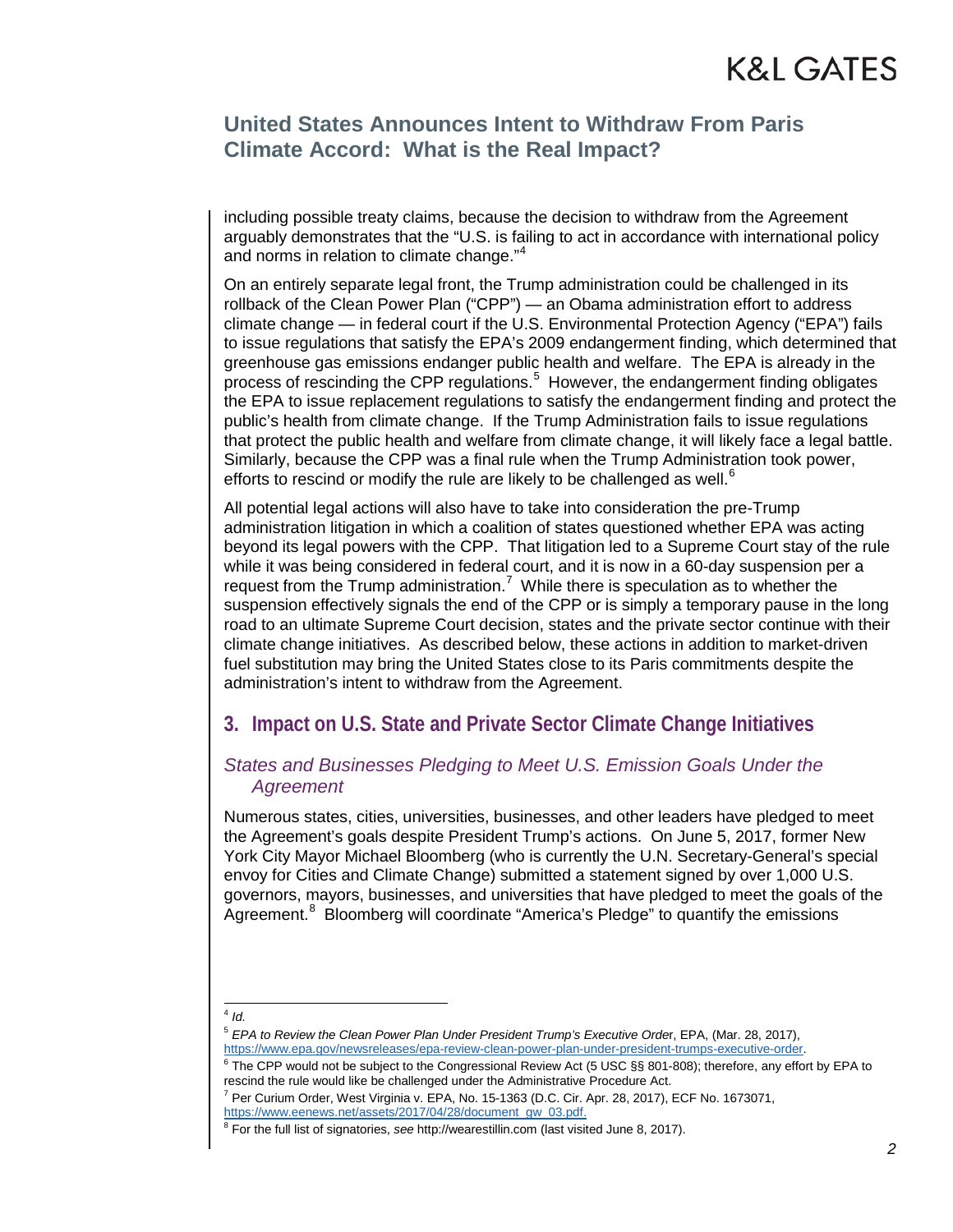### **United States Announces Intent to Withdraw From Paris Climate Accord: What is the Real Impact?**

reduction pledges from U.S. governors, mayors, businesses, and universities and submit the emission reductions to the UNFCCC.<sup>[9](#page-2-0)</sup>

Bloomberg's charitable organization, Bloomberg Philanthropies, has also pledged to donate \$14 million to cover a portion of the UNFCCC's operating budget — the amount the United States was supposed to provide under the Agreement.<sup>10</sup>

On the same day that the President announced U.S. withdrawal from the Agreement, the governors of Washington, New York, and California announced the formation of the United States Climate Alliance (the "Alliance") to uphold the goal of reducing emission levels. Thirteen governors have joined the Alliance, consisting of those in: California, Connecticut, Delaware, Hawaii, Massachusetts, Minnesota, New York, Oregon, Puerto Rico, Rhode Island, Vermont, Virginia, and Washington.[11](#page-2-2) Furthermore, California Governor Jerry Brown has aggressively accepted the role of negotiating with China on emissions reductions and signed an agreement with China on June 6, 2017, to work together to reduce emissions.<sup>[12](#page-2-3)</sup>

#### *Potential Uncertainty for Utilities*

The Administration's decision to withdraw from the Agreement and to review the CPP may create some uncertainty for investor-owned utilities that operate on a long-term planning cycle. Utilities typically plan asset investments and procurement strategies decades in advance, and the Agreement gave them an ambitious target to shoot for — one that many anticipated could be codified into federal policy by a future administration.<sup>[13](#page-2-4)</sup> Lack of direction from the federal government may make it more difficult for utilities to continue to plan for a full green buy-in. However, utility planning and activities are also significantly influenced by customer demand and policy on the state and local level. Demand from large customers and changing state policies will continue to drive utility decision-making; however, such changes will be at the state level. In addition, fuel and commodity markets are also a significant driving force in utility planning decisions. The withdrawal decision by the Administration is unlikely to affect these markets; as such, the relative costs of coal to natural gas and other fuel sources are largely insulated from the decision to withdraw. That said, a change in the CPP would likely have a significant impact on fuel and commodity markets.

#### *Renewable Energy Will Continue to Thrive*

Organized by groups like Ceres<sup>[14](#page-2-5)</sup> and We Mean Business,  $15$  many of the wide range of U.S. corporations that have set emissions reductions and renewable energy targets have

<span id="page-2-0"></span><sup>&</sup>lt;sup>9</sup> Valerie Volcovici, *Bloomberg delivers U.S. pledge to continue Paris climate goals to U.N.*, REUTERS, (June 5, 2017),

<span id="page-2-1"></span>[https://www.reuters.com/article/us-usa-climate-paris-idUSKBN18W2DQ.](https://www.reuters.com/article/us-usa-climate-paris-idUSKBN18W2DQ)<br><sup>[10](https://www.reuters.com/article/us-usa-climate-paris-idUSKBN18W2DQ)</sup> Hiroko Tabuchi & Henry Fountain, *Bucking Trump, These Cities, States and Companies Commit to Paris Accord*, NY<br>TiMES, (June 1, 2017), <u>https://www.n</u>

<span id="page-2-6"></span><span id="page-2-2"></span><sup>&</sup>lt;sup>11</sup> United States Climate Alliance adds 10 new members to coalition committed to upholding the Paris Accord, (June 5, 2017), [http://governor.wa.gov/news-media/united-states-climate-alliance-adds-10-new-members-coalition-committed](http://governor.wa.gov/news-media/united-states-climate-alliance-adds-10-new-members-coalition-committed-upholding-paris)[upholding-paris.](http://governor.wa.gov/news-media/united-states-climate-alliance-adds-10-new-members-coalition-committed-upholding-paris)

<span id="page-2-3"></span><sup>&</sup>lt;sup>12</sup> Matthew Brown, *California, China sign climate deal after Trump's Paris exit*, ABC NEws, (June 6, 2017),<br>http://abcnews.go.com/International/wireStory/california-gov-brown-us-stay-climate-fight-47856346.

<span id="page-2-4"></span><sup>&</sup>lt;sup>13</sup> Gavin Bade. Utilities post-Paris: Uncertainty rules power sector as Trump shatters climate consensus, UTILITY DIVE (June 2, 2017), http://www.utilitydive.com/news/utilities-post-paris-uncertainty-rules-power-sector-as-trump-shatters-<br>clim/444124/.

<span id="page-2-5"></span><sup>&</sup>lt;sup>14</sup> Press Release, Ceres, Withdrawing the U.S. from the Paris Climate Agreement Puts America Last (June 1, 2017), [https://www.ceres.org/news-center/press-releases/withdrawing-us-paris-climate-agreement-puts-america-last.](https://www.ceres.org/news-center/press-releases/withdrawing-us-paris-climate-agreement-puts-america-last)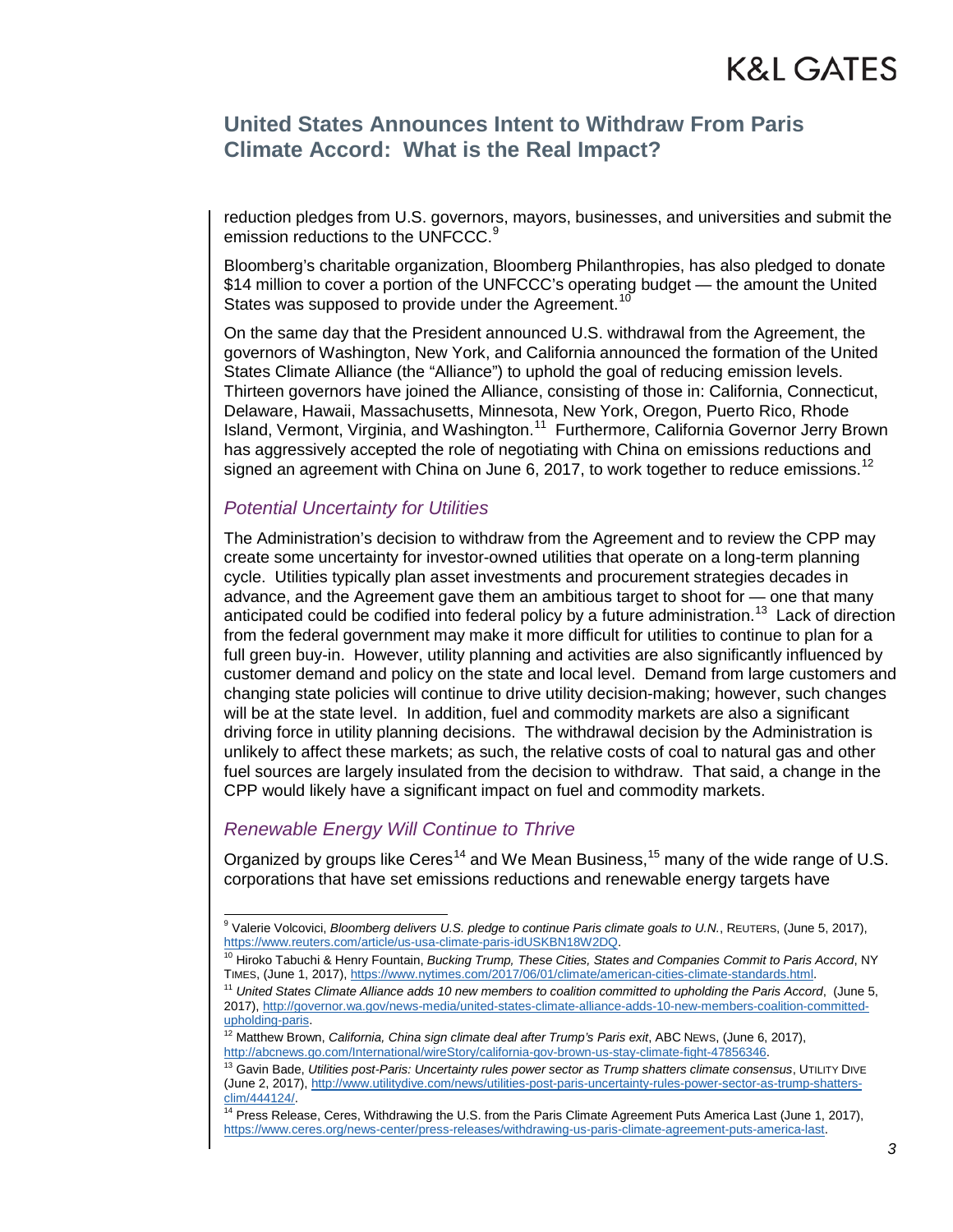# K&L GATES

#### **United States Announces Intent to Withdraw From Paris Climate Accord: What is the Real Impact?**

indicated that they will remain committed to their targets despite the Administration's decision. Many of these companies are interested in purchasing renewable power as part of their energy mix and as a long-term strategy to have more control over their energy costs. Because of commitments like these, along with the increasing affordability of renewable energy such as solar and wind power, the decision "will have little impact on investors in the energy sector," and the renewable energy sector is expected to continue to thrive.<sup>16</sup> And while President Trump has proposed to slash funding for renewable energy up to 70 percent, support for renewable energy research and development at the Department of Energy and other programs which support energy technology like the Advanced Research Projects Agency-Energy have significant bipartisan support on Capitol Hill and beyond.<sup>[17](#page-3-1)</sup> Congressional appropriations staff often refer to a quote from President Franklin D. Roosevelt, "It is the duty of the President to propose and it is the privilege of the Congress to dispose," when discussing their response to President Trump's budget, which slashed funding for renewable energy research and development.

#### **Conclusion**

While the United States has announced its withdrawal from the Agreement, withdrawal will not be complete until one day after the 2020 U.S. presidential election. In the meantime, a number of nonfederal actors, including cities, states, and corporations, have stated their commitment to emissions reductions in an effort to meet the U.S. emissions reduction goals included in the Agreement. These commitments along with increasingly competitive pricing for renewable and lower-emission sources of energy will inevitably result in U.S. emissions reductions that may come close to the Agreement's targets. Legal challenges to the administration's rollback of the CPP and EPA's potential inaction on the endangerment finding may also result in forced domestic action on climate change, albeit in a different form than the CPP. It remains to be seen whether the decision to withdraw is much ado about nothing or a watershed moment in climate policy and law.

We will continue to monitor these events and provide updated analysis of the administration's actions and industry, stateside, and international responses.

<span id="page-3-1"></span><sup>17</sup> Dino Grandoni, *The Energy 202: Seven former heads of Energy renewables office balk at Trump budget, WASH. POST* (June 8, 2017), [https://www.washingtonpost.com/news/powerpost/paloma/the-energy-202/2017/06/08/the-energy-202](https://www.washingtonpost.com/news/powerpost/paloma/the-energy-202/2017/06/08/the-energy-202-seven-former-heads-of-energy-renewables-office-balk-at-trump-budget/593819cde9b69b2fb981dc81/?utm_term=.f68acdfaaf02) [seven-former-heads-of-energy-renewables-office-balk-at-trump](https://www.washingtonpost.com/news/powerpost/paloma/the-energy-202/2017/06/08/the-energy-202-seven-former-heads-of-energy-renewables-office-balk-at-trump-budget/593819cde9b69b2fb981dc81/?utm_term=.f68acdfaaf02)[budget/593819cde9b69b2fb981dc81/?utm\\_term=.f68acdfaaf02.](https://www.washingtonpost.com/news/powerpost/paloma/the-energy-202/2017/06/08/the-energy-202-seven-former-heads-of-energy-renewables-office-balk-at-trump-budget/593819cde9b69b2fb981dc81/?utm_term=.f68acdfaaf02)

<sup>&</sup>lt;sup>15</sup> Press Statement, We Mean Business, Statement on United States Government Withdrawal from Paris Agreement (June 1, 2017), [https://www.wemeanbusinesscoalition.org/blog/statement-united-states-government-withdrawal-paris](https://www.wemeanbusinesscoalition.org/blog/statement-united-states-government-withdrawal-paris-agreement)[agreement.](https://www.wemeanbusinesscoalition.org/blog/statement-united-states-government-withdrawal-paris-agreement)<br><sup>[16](https://www.wemeanbusinesscoalition.org/blog/statement-united-states-government-withdrawal-paris-agreement)</sup> See Michael Krancer, *The Best Energy Companies Didn't Care Either Way About the Paris Accord*, FORBES (June 1,

<span id="page-3-0"></span><sup>2017),</sup> https://www.forbes.com/sites/michaelkrancer/2017/06/01/the-best-energy-companies-didnt-care-either-way-about-<br>the-paris-accord/2/#163b01286baf.